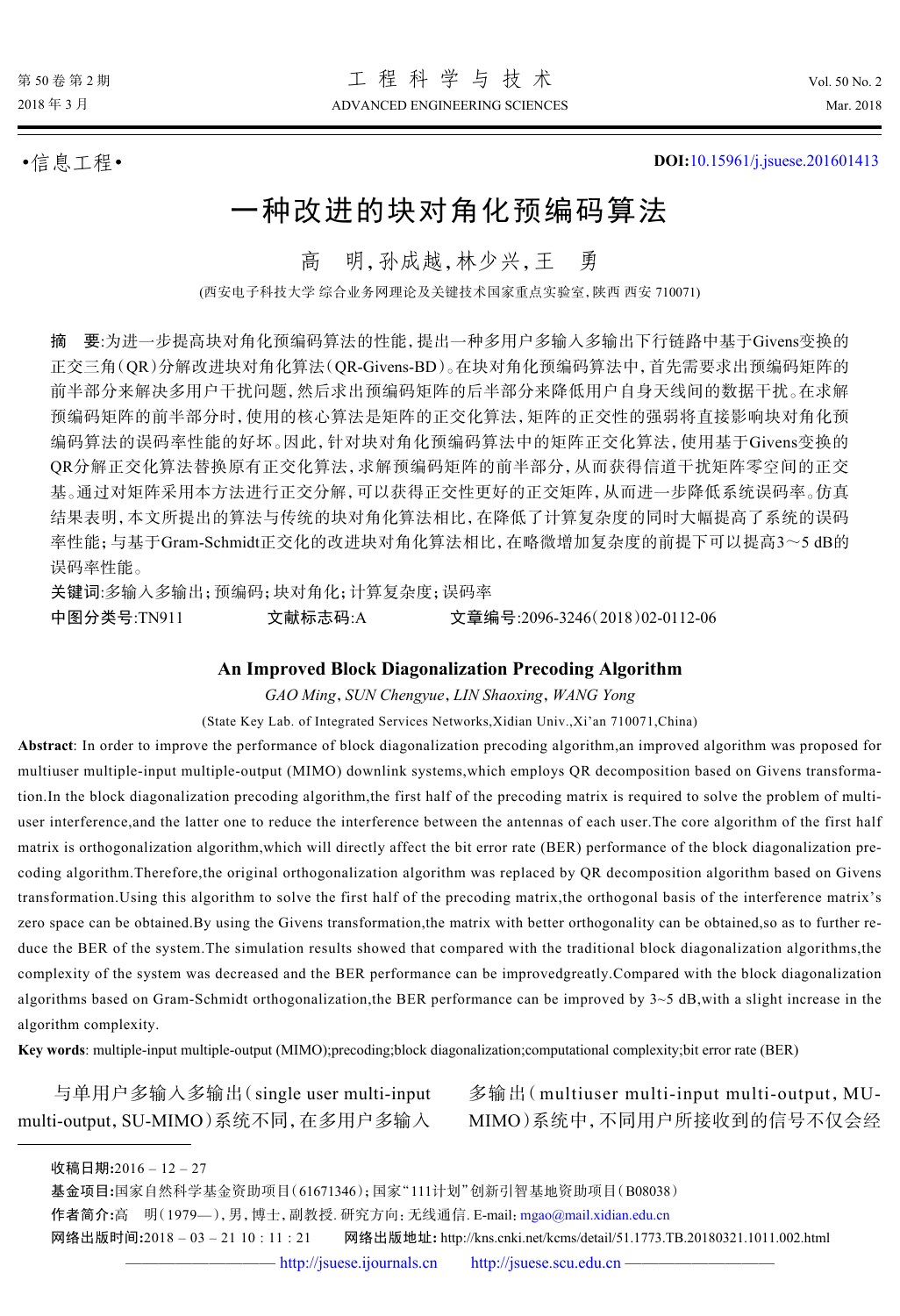历噪声及天线间的干扰<sup>[[1](#page-4-0)–[2\]](#page-4-1)</sup>, 还会受到多用户间干扰 (multiuser interference,MUI)的影响。在下行链路中, 由于各独立用户设备间协作困难,所以用户间干扰 应当通过预编码技术在发射端消除[[3](#page-4-2)–[4](#page-4-3)] 。

脏纸编码(dirty paper coding, DPC)<sup>[[3](#page-4-2)]</sup>可以达到 多用户MIMO广播信道的容量上限,但它是一种非线 性预编码,因此在现实中很难实现。在可实现的线性 预编码算法中,最具代表性的无疑是块对角化(block diagonalization, BD)算法<sup>[[4\]](#page-4-3)</sup>。通过使用BD算法, 可以 将MU-MIMO信道转化成等价的多个SU-MIMO信 道,完全消除用户间干扰,并能够实现接近脏纸编码 的信道容量。然而,传统BD算法由于需要进行多次 奇异值分解(singular value decomposition,SVD),其 运算复杂度仍然较高,因此不断地有改进BD算法被 提出。Ling<sup>[\[5\]](#page-4-4)</sup>、Hashem<sup>[[6\]](#page-5-0)</sup>等研究了基于格基规约算法 的低复杂度预编码算法。Zu等[[7](#page-5-1)]通过将BD算法与 LR相结合,得到的改进算法不但能够减少算法的计 算复杂度,同时还能在一定程度上提升系统误码性 能。Chou等<sup>[[8](#page-5-2)]</sup>利用改进的平方根分解法对等效单用 户MIMO信道进行块对角化处理,可以进一步降低 BD算法的复杂度。An等[[9](#page-5-3)]则用LQ分解取代了QR分 解,相较于传统BD算法也降低了复杂度。巫健<sup>[[10](#page-5-4)]</sup>提 出一种在BD算法前半部分采用伪逆与QR分解代替 高复杂度奇异值分解的方法,并提出进一步改进方 案,仅对联合信道矩阵求一次伪逆,再次降低复杂 度。此外,巫健[[10](#page-5-4)-[11](#page-5-5)]等还分别提出了通过增加一次 QR分解或格拉姆施密特正交化来避免进行复杂度较 高的伪逆运算的改进方案,由于QR分解可以通过施 密特正交化来实现,所以这两种方案本质上是相同的。

综上所述,传[统](#page-5-4)[的](#page-5-5)BD算法由于复杂度很高,限 制了其应用。巫健[\[10–](#page-5-4)[11](#page-5-5)]等虽然通过避免复杂的伪逆 运算降低了BD算法的复杂度,但是该算法的误码率 性能并没有获得提升。为了进一步提高BD算法的性 能,作者提出了一种基于Givens变换的QR分解改进 BD算法,相较于传统BD算法,该算[法](#page-5-4)[不](#page-5-5)仅降低了复 杂度,也改善了误码性能。而与巫健[\[10](#page-5-4)[–11](#page-5-5)]等提出的改 进算法对比,在略微增加复杂度的前提下可以提高 算法的误码率性能。

## **1** 系统模型

小区多用户MIMO系统,基站拥有 *N*r个发射天线及  $K$ 个用户,每个用户接收天线数为 $N_k$ ,则总接收天线  $N_{\rm R} = \sum_{k=1}^{K}$ *k*=1 *Nk* 。基站和用户间的下行信道矩阵可以用 考虑一个如[图](#page-1-0)[1](#page-1-0)所示处于平坦衰落信道下的单

 $\textbf{\emph{H}}_{\textit{k}}$ ∈ C<sup>N</sup>k×<sup>N</sup>T 表示,其元素服从N(0,1)的独立同分布复 高斯随机变量。假设全局信道矩阵 $\boldsymbol{H} = [\boldsymbol{H}_{1}^{\text{T}}, \boldsymbol{H}_{2}^{\text{T}}, \cdots, \boldsymbol{H}_{K}^{\text{T}}]^{\text{T}}$ 行满秩且基站已知其状态信息。因此,用户*k*的接收 信号可以写为:

$$
\mathbf{y}_k = \boldsymbol{H}_k \boldsymbol{W}_k \boldsymbol{x}_k + \sum_{i=1, i \neq k}^K \boldsymbol{H}_i \boldsymbol{W}_i \boldsymbol{x}_i + \boldsymbol{n}_k \tag{1}
$$

式中,  $\mathbf{x}_k$ 代表用户 $k$ 的信号数据,  $\mathbf{W}_k$ 表示用户 $k$ 的  $N_{\text{\tiny T}} \times 1$ 维 预 编 码 向 量 ,  $\boldsymbol{n}_k$  表 示 用 户 *k* 服 从 N(0, $\sigma^2 \boldsymbol{I}_{N_k}$ ) 分布的循环对称复高斯噪声。此外,用户*k*的功率约 束 $P_k$  = E[ $xx^{\text{H}}$ ]在基站端进行总功率约束, 对应关系为 ∑*K P<sup>k</sup>* ≤ *P* 。式(1)右侧第2项代表用户间干扰,即期望 *k*=1 在算法中消除的对象。

<span id="page-1-0"></span>

图 **1** 多用户**MIMO**预编码系统模型 **Fig.1 Multiuser MIMO precoding system model**

# **2** 传统块对角化算法

一般地, 对于拥有 K个用户的系统来说, 针对每 假设其联合预编码矩阵为W, 令W = W<sup>o</sup>W<sup>g</sup>, 其中,  $W^{\circ} = [W_1^{\circ}, W_2^{\circ}, \cdots, W_K^{\circ}]$ 用于消除用户间干扰,  $W^{\circ} = \text{diag}\{W_1^{\circ},$  $\bm{W}_{2}^{\mathrm{g}}, \cdots, \bm{W}_{K}^{\mathrm{g}}$ )用于抑制每一个用户数据流之间的干扰。 即第1步求取预编码矩阵W<sup>。</sup>以消除用户间干扰, 第 2步求取预编码矩阵W<sup>g</sup>以抑制数据流之间的干扰。 个用户需要进行两次SVD运算。第1次SVD后,得到 一个完全消除用户间干扰的预编码矩阵,第2次 SVD后,将每个用户的信道分解成并行的子信道以 优化功率分配。因此,BD算法通常可以概括为两步,

#### 2.1 求取传统块对角化算法的预编码矩阵W<sup>。</sup>

用户 k的预编码矩阵W°位于其他用户信道的零空间, 即 $H_iW^{\circ} = 0, i \neq k_{\circ}$ 令 $H_k$ 表示除用户 $k$ 以外所有用户组 为了达到用户间干扰最小化,传统BD算法要求 成的信道矩阵:

$$
\widetilde{\boldsymbol{H}}_k = [\boldsymbol{H}_1^{\mathrm{T}}, \boldsymbol{H}_2^{\mathrm{T}}, \cdots, \boldsymbol{H}_{k-1}^{\mathrm{T}}, \boldsymbol{H}_{k+1}^{\mathrm{T}}, \cdots, \boldsymbol{H}_K^{\mathrm{T}}]^{\mathrm{T}} \qquad (2)
$$

假设所有用户均满足维数条件,令 $L_k$  = rank( $\bar{\bm{H}}_k$ )≤  $N_{\rm R}$  −  $N_k$ , 对 $\overline{H}_k$ 进行SVD得到: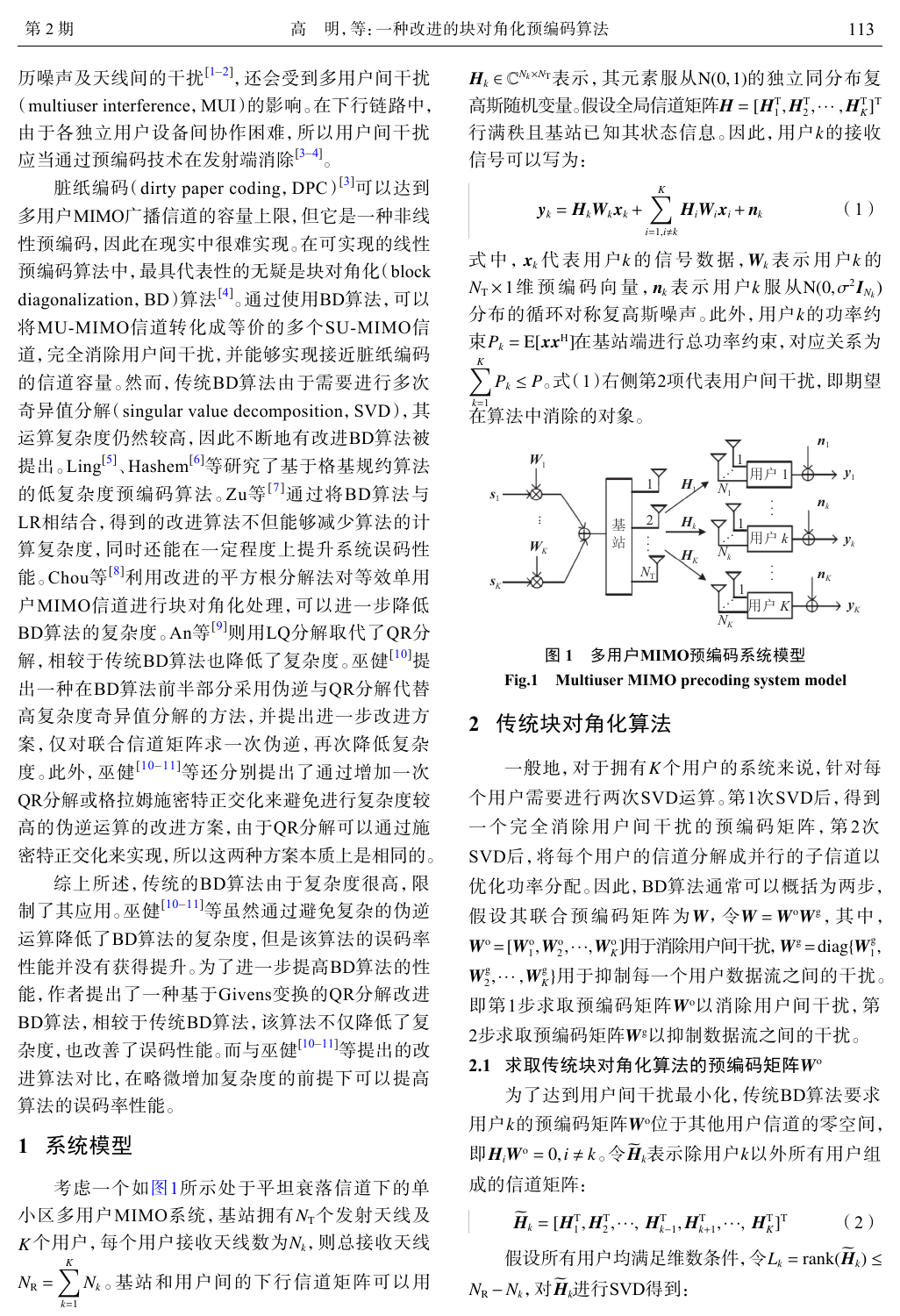$$
\widetilde{\boldsymbol{H}}_k = \widetilde{\boldsymbol{U}}_k \begin{bmatrix} \widetilde{\boldsymbol{\Sigma}}_k & 0 \\ 0 & 0 \end{bmatrix} \begin{bmatrix} \widetilde{\boldsymbol{V}}_k^{(1)}, \widetilde{\boldsymbol{V}}_k^{(0)} \end{bmatrix}^{\mathrm{H}}
$$
(3)

式中,  $\widetilde{V}_{k}^{(1)}$ 为前 $L_{k}$ 个右奇异向量, $\widetilde{V}_{k}^{(0)}$ 包含了 $\widetilde{H}_{k}$ 的后  $N_{\text{T}}$ −L<sub>k</sub>个右奇异向量, $\widetilde{V}_{k}^{(0)}$ 的列构成了 $\widetilde{\boldsymbol{H}}_{k}$ 零空间的一 个正交基。所以,用户*k*预编码矩阵的第1部分为:

$$
\boldsymbol{W}_{k}^{\mathrm{o}} = \widetilde{\boldsymbol{V}}_{k}^{(0)} \tag{4}
$$

遍历所有*K*个用户,可以得到联合预编码矩阵的 第1部分:

$$
W_k^{\text{o}} = [W_1^{\text{o}}, W_2^{\text{o}}, \cdots, W_K^{\text{o}}]
$$
 (5)

## 2.2 求取传统块对角化算法的预编码矩阵W<sup>g</sup>

定义用户 $k$ 的等效单用户MIMO信道 $\boldsymbol{H}_{k}^{\text{eff}} = \boldsymbol{H}_{k} \boldsymbol{W}_{k}^{\text{o}}$ ,  $\bigcirc \Phi$   $L_{k}$  表示乘积 $\boldsymbol{H}_{k} \boldsymbol{W}_{k}^{\mathrm{o}}$ 的秩, 为了获得更高的系统容 量,需要对等效信道再次进行SVD。分解如下:

$$
\boldsymbol{H}_{k}^{\text{eff}} = \boldsymbol{H}_{k} \boldsymbol{W}_{k}^{\text{o}} = \boldsymbol{U}_{k} \boldsymbol{\Sigma}_{k} [\boldsymbol{V}_{k}^{(1)}, \boldsymbol{V}_{k}^{(0)}]^{\text{H}}
$$
(6)

式中, $V_k^{(1)}$ 包含 $H_k W_k^{\circ}$ 的前 $\overline{L}_k$ 个右奇异向量,即用户 $k$ 的 预编码矩阵第2部分:

$$
\boldsymbol{W}_k^{\text{g}} = \boldsymbol{V}_k^{(1)} \tag{7}
$$

遍历所有用户,可以得到联合预编码矩阵的第 2部分为:

$$
W^{\rm g} = \text{diag}\{W_1^{\rm g}, W_2^{\rm g}, \cdots, W_K^{\rm g}\}\qquad (8)
$$

*W* 为: 综上,BD预编码算法的最终联合预编码矩阵

$$
W = W^{\circ}W^{\rm g} \tag{9}
$$

同时,接收矩阵为:

$$
\boldsymbol{B}_k = \boldsymbol{U}_k^{\mathrm{H}} \tag{10}
$$

# **3** 改进块对角化算法

由矩阵论知识可知,QR分解可以通过Gram-Schmidt 正交化、Givens变换与Householder变换这3种方式实 现,实现方式的不同会得到不同计算复杂度、不同正 交性矩阵的QR分解<sup>[[12](#page-5-6)]</sup>。因此, 提出一种改进的BD算 法——QR-Givens-BD算法,与文献[[10](#page-5-4)–[11](#page-5-5)]不同的 是,在做第2次QR分解时,使用基于Givens变换的 QR分解算法。

步进行, 即第1步求取预编码矩阵W°以消除用户间干 扰,第2步求取预编码矩阵W<sup>e</sup>以抑制数据流之间的 如前所述,QR-Givens-BD算法同样可以分为两 干扰。

## 3.1 求取改讲块对角化算法的预编码矩阵W<sup>o</sup>

首先,对联合信道矩阵的共轭转置 *H*<sup>H</sup>做QR分解:

$$
H^{\rm H} = QR \tag{11}
$$

式中, R ∈ C<sup>N</sup>R×NR是分解得到的上三角矩阵, Q ∈ C<sup>NT×NR</sup>

是分解得到的正交矩阵。由式(11)可知, *H*I的伪逆可 以表示为:

$$
H^{\dagger} = H^{\mathrm{H}} (HH^{\mathrm{H}})^{-1} = QR(R^{\mathrm{H}}Q^{\mathrm{H}}QR)^{-1} =
$$
  

$$
QRR^{-1}(R^{\mathrm{H}})^{-1} = Q(R^{\mathrm{H}})^{-1}
$$
 (12)

 $\bigoplus_{i=1}^{\infty}$   $(R^{\text{H}})^{-1}$  =  $L$  =  $[L_1, L_2, \cdots, L_K]$  , 其中,  $L_k \in \mathbb{C}^{N_{\text{R}} \times N_k}$ 是L∈C<sup>N</sup>R×NR中用户*k*所对应的子矩阵。由于HH<sup>†</sup> = *I*, 可以看出对于任意用户 $k$ ,都有 $H_kQL_k = 0$  ,这表明矩 阵QL*k*位于信道干扰矩阵H<sub>k</sub>的零空间内。此时,还需 保证QL<sub>k</sub>为酉矩阵,以不改变总的发射功率。

对子矩阵 *QLk*进行基于Givens变换的QR分解:

$$
QL_k = \overline{Q}_k \overline{R}_k \tag{13}
$$

式中, R<sub>k</sub>∈C<sup>N</sup>k×N<sub>′</sub>是子矩阵分解得到的上三角矩阵,  $\overline{\bm{Q}}_k$ ∈C<sup>N</sup>™×<sup>N</sup>ł是子矩阵分解得到的正交矩阵,并且是子 矩阵 $QL_k$ 的标准正交基。由 $H_kQL_k = 0$ 可知:

$$
\widetilde{H}_k Q L_k = \widetilde{H}_k \overline{Q}_k \overline{R}_k = 0 \qquad (14)
$$

由于  $R_k$ 是可逆矩阵, 可以得到 $H_k Q_k = 0$ 。因此,  $\bm{\mathit{Q}}_{\textit{k}}$ 可作为用户 $\textit{k}$ 的预编码矩阵第1部分,即:

$$
\mathbf{W}^{\circ} = \overline{\mathbf{Q}}_{k} \tag{15}
$$

遍历所有 *K* 个用户,可以得到联合预编码矩阵的 第1部分:

$$
W_k^{\circ} = [W_1^{\circ}, W_2^{\circ}, \cdots, W_K^{\circ}] \tag{16}
$$

经过W°预处理后,下行多用户MIMO广播信道 被分解为*K* 条等效单用户MIMO信道:

$$
HW^{\circ} = \text{diag}\{H_1W_1^{\circ}, H_1W_2^{\circ}, \cdots, H_KW_K^{\circ}\}\qquad (17)
$$

3.2 求取改进块对角化算法的预编码矩阵W<sup>g</sup>

定义用户 $k$ 的等效单用户MIMO信道 $\boldsymbol{H}^{\text{eff}}_k = \boldsymbol{H}_k \boldsymbol{W}^{\text{o}}_k$  $\triangleleft$   $L_{k}$ 表示乘积 $H_{k}W_{k}^{\circ}$ 的秩, 为了获得更高的系统容 量,需要对等效信道进行SVD。分解如下:

$$
\boldsymbol{H}_{k}^{\text{eff}} = \boldsymbol{H}_{k} \boldsymbol{W}_{k}^{\text{o}} = \boldsymbol{U}_{k} \boldsymbol{\Sigma}_{k} [\boldsymbol{V}_{k}^{(1)}, \boldsymbol{V}_{k}^{(0)}]^{\text{H}}
$$
(18)

式中, $\boldsymbol{V}_{k}^{\left( 1\right) }$ 包含 $\boldsymbol{H}_{k}\boldsymbol{W}_{k}^{\mathrm{o}}$ 的前 $\overline{L}_{k}$ 个右奇异向量,即用户 $k$ 的 预编码矩阵第2部分:

$$
\boldsymbol{W}_{k}^{\text{g}} = \boldsymbol{V}_{k}^{(1)} \tag{19}
$$

遍历所有用户,可以得到联合预编码矩阵的第 2部分为:

$$
\mathbf{W}^{\mathrm{g}} = \mathrm{diag}\{\mathbf{W}_{1}^{\mathrm{g}}, \mathbf{W}_{2}^{\mathrm{g}}, \cdots, \mathbf{W}_{K}^{\mathrm{g}}\}\
$$
 (20)

编码矩阵W为: 综上,QR-Givens-BD预编码算法的最终联合预

$$
W = W^{\circ}W^{\rm g} \tag{21}
$$

同时,接收矩阵为:

$$
\boldsymbol{B}_k = \boldsymbol{U}_k^{\mathrm{H}} \tag{22}
$$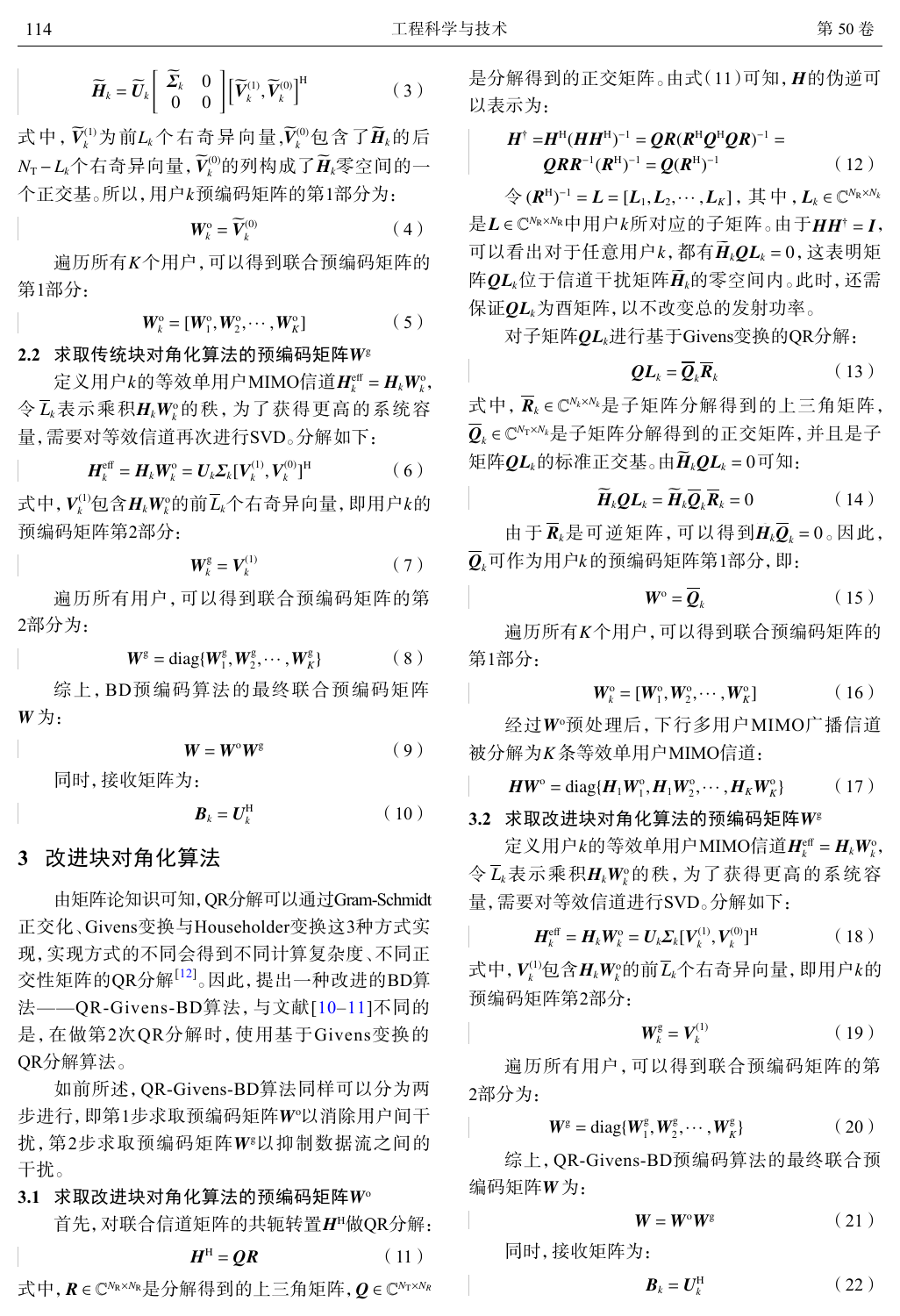## **4** 性能分析与仿真

#### **4.1** 复杂度分析

算, 假设每个用户的天线数 $N_k$ 相同, 总接收天线数 *N*<sup>R</sup> = *KN<sup>k</sup>* 。复杂度采用浮点操作数(flop)进行度量, <u>参考文献[[9](#page-5-3)–[15](#page-5-7)],</u> 对于一个n×m维(n≤m)复矩阵而 对所提的QR-Givens-BD算法的复杂度进行分 析,并与传统BD算法及基于Gram-Schmidt正交化的 QR-GSO-BD算法[[10–](#page-5-3)[11](#page-5-7)]的复杂度进行对比。为方便计 1个flop表示1次实数浮点运算操作,1次复数乘法或 除法需要6个flops,1次复数加(减)法需要2个flops。 言,常用的矩阵运算所需浮点数可以总结如下:

1)与m×p维复矩阵相乘所需浮点运算数为 8*nmp*−2*np* ;

2)矩阵奇异值分解所需浮点运算数为24*nm*<sup>2</sup>+  $48n^2m+54n^3$ ;

浮点运算数为8*n<sup>2</sup>m*; 3)基于修正Gram-Schmidt正交化的QR分解所需

 $24n^2m - 8n^3;$ 4)基于Givens变换的QR分解所需浮点运算数为

5)n×n维实矩阵使用高斯消元法求逆,所需浮 点运算数为4*n*3/3。

奇异值分解,共*K*次,所需浮点运算数为*K*{24(*K*-1) ·  $N_k N_{\rm T}^2$ +48[(*K* − 1) $N_k$ ]<sup>2</sup> $N_{\rm T}$  +54[(*K* − 1) $N_k$ ]<sup>3</sup>}; 2)求取每个 用户的等效信道矩阵,共需浮点运算数8KN<sub>k</sub>N<sub>T</sub>− 2*KN*<sup>2</sup> *k* ;3)对每个用户的等效信道矩阵再次进行奇异 值分解,共需浮点运算数 $K(24N_kN_{\rm T}^2+48N_k^2N_{\rm T}+54N_k^3);$ 矩阵,共需浮点运算数8(KNk)<sup>2</sup>N<sub>T</sub>-2KNkN<sub>T</sub>。综上所 对于传统BD算法而言:1)对每个用户进行一次 4)将前两步得出的预编码矩阵相乘得出最终预编码 述,传统BD算法所需浮点运算数为:

$$
\Psi_{\text{BD}} = 24K^2 N_k N_{\text{T}}^2 + (56K^2 - 40K + 48)N_k^2 N_{\text{T}} - 2KN_k N_{\text{T}} + 54(K^3 - 3K^2 + 4K - 1)N_k^3 - 2KN_k^2 = 0(K^2 N_k N_{\text{T}}^2)
$$
\n(23)

进行QR分解,所需浮点运算数为8( $KN_k$ )<sup>2</sup> $N_{\text{T}}$ ;2)求分 4(KNk)<sup>3</sup>/3;3)对每个用户的该矩阵再次进行QR分  $\#$ ,共需浮点运算数 $\emph{K}(8N_k^2KN_k);4$ )结合前3步所得矩 8(*KNk*) <sup>2</sup>*N*<sup>T</sup> −2*KNkN*<sup>T</sup> +8*KN*<sup>2</sup> *<sup>k</sup> N*<sup>T</sup> −2*KN*<sup>2</sup> *k* ;5)对每用户的  $K(24N_kN_{\rm T}^2+48N_k^2N_{\rm T}+54N_k^3)$ ; 6)将预编码矩阵的两部 8(*KNk*) <sup>2</sup>*N*<sup>T</sup> −2*KNkN*<sup>T</sup> 。综上所述,QR-GSO-BD算法所 对于QR-GSO-BD算法而言:1)对联合信道矩阵 解所得上三角矩阵的逆矩阵,所需浮点运算数为 阵得到每用户的等效信道矩阵,共需浮点运算数 等效信道矩阵再次进行 SVD,共需浮点运算数 分相乘得出最终预编码矩阵,共需浮点运算数 需浮点运算数为:

$$
\Psi_{\text{QR-GSO-BD}} = 24KN_kN_{\text{T}}^2 + (24K^2 + 56K)N_k^2N_{\text{T}} - 4KN_kN_{\text{T}} + (4K^3/3 + 8K^2 + 54K)N_k^3 - 2KN_k^2 = O(KN_kN_{\text{T}}^2)
$$
\n(24)

浮点运算数不同,共需*K*(24*N<sub>k</sub>KN<sub>k</sub>−8N<sub>k</sub>)。综上所述,* 对于QR-Givens-BD算法而言,与QR-GSO-BD算 法相比较,除矩阵相乘步骤的顺序外,仅第3)步所需 QR-Givens-BD算法所需浮点运算数为:

$$
\Psi_{\text{QR-Givens-BD}} = 24KN_kN_{\text{T}}^2 + (24K^2 + 56K)N_k^2N_{\text{T}} - 4KN_kN_{\text{T}} + (4K^3/3 + 24K^2 + 48K)N_k^3 - 2KN_k^2 = O(KN_kN_{\text{T}}^2)
$$
\n(25)

传统BD算法的1/*K* 。 由式(23)~(25)可以看出,QR-Givens-BD算法 复杂度数量级与QR-GSO-BD算法相当,且二者均为

固定每用户天线数为2,发射天线数为24,[图](#page-3-0)[2](#page-3-0)与 [3](#page-3-1)分别比较了QR-Givens-BD算法与传统BD算法及 QR-GSO-BD算法随着用户数变化的计算复杂度。

<span id="page-3-0"></span>

图 **2 BD**与**QR-Givens-BD**复杂度比较



<span id="page-3-1"></span>



**Fig.3 Comparison of complexity between QR-GSO-BD and QR-Givens-BD**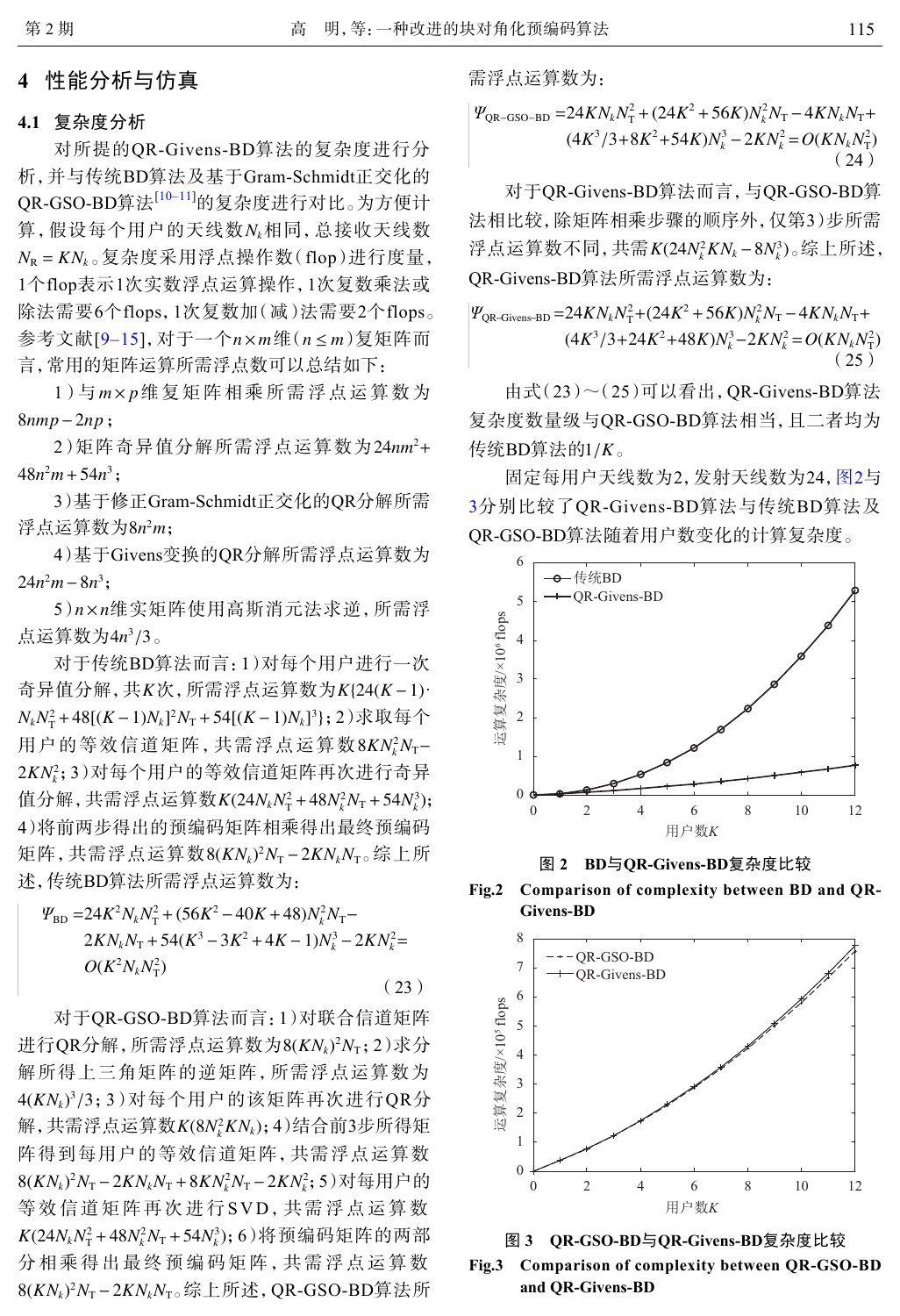从[图](#page-3-0)[2](#page-3-0)中可以看出,由于算法复杂度数量级的下 降,随着用户数的增加,QR-Givens-BD算法的复杂度 远远低于传统BD算法。当用户数为12时,前者的计 算复杂度仅约为后者的14.7%。从[图](#page-3-1)[3](#page-3-1)中可以看出,尽 管基于Givens变换QR分解的复杂度约为基于修正 Gram-Schmidt正交化QR分解复杂度的2倍<sup>[\[12](#page-5-6)]</sup>, 但其在 整个算法中只占很小一部分,因此QR-Givens-BD和 QR-GSO-BD算法在计算复杂度上相差不大。当用户 数较低时,两种算法的复杂度基本相同,当用户数较 多时,算法复杂度略有增加,例如,当用户数为12时, 前者相对于后者只增加了约2.4%的计算复杂度。

#### **4.2** 误码性能仿真

通过MATLAB仿真平台,对传统BD、QR-GSO-BD与QR-Givens-BD算法的误码性能进行了仿真。假 设信道为准静态平坦瑞利衰落信道,调制方式为 QPSK,信道矩阵元素为独立同分布零均值单位方差 的复高斯随机变量。

[图](#page-4-5)[4](#page-4-5)为发射天线数为6、用户数为3、每用户天线 数为2的情景下3种BD算法的误码率仿真曲线。 从[图](#page-4-5)[4](#page-4-5)可以看出,QR-GSO-BD算法虽然计算复杂度相 较于传统BD算法有所降低,但其误码率性能仍与传 统BD算法持平,因此在[图](#page-4-5)[4](#page-4-5)中两条曲线重合。而在 QR-Givens-BD算法中,即使基于Givens变换的QR分 解会引入额外复杂度,但其分解所得的正交矩阵正 交性却比基于Gram-Schmidt正交化的QR分解更好 <sup>[[12](#page-5-6)]</sup>, 因此由[图](#page-4-5)[4](#page-4-5)可以看出QR-Givens-BD算法的误码 性能比QR-GSO-BD算法及传统BD算法好2~4 dB, 并且其计算复杂度仅约为传统BD算法的14.7%,相 较于QR-GSO-BD算法也仅增加了约2.4%的计算复 杂度。

<span id="page-4-5"></span>

图 4 误码率仿真结果 $(N_T = 6, N_k = 2, K = 3)$ **Fig.4** Simulation of bit error rate ( $N_T = 6$ ,  $N_k = 2$ ,  $K = 3$ )

[图](#page-4-6)[5](#page-4-6)为发射天线数为18、用户数为6、每用户天线 数为3的情景下3种算法的误码率仿真曲线。由[图](#page-4-6)[5](#page-4-6)误 码仿真结果可以看出,QR-GSO-BD算法与传统BD算 法的误码率曲线重合,具有相同的误码率性能,而 QR-Givens-BD算法的误码性能优于QR-GSO-BD算 法及传统BD算法3~5 dB。结合[图](#page-4-5)[4](#page-4-5)与5可以看出,随 着天线数目和用户数目的增加,所提出的算法的误 码率性能提升越大。

<span id="page-4-6"></span>



## **5** 结 论

提出了一种改进块对角化算法,算法通过采用 基于Givens变换的QR分解代替传统BD算法中的 SVD分解,使得系统最终求得的预编码矩阵具有更 好的正交性。所提出的算法实现复杂度低,具有良好 的误码率性,因此,所提出的算法是一种可行的下行 多用户MIMO预编码方案。下一步的工作中,将继续 研究快速Givens变换中的溢出问题,在解决溢出问题 的基础上研究基于快速Givens变换的BD算法,进一 步降低算法复杂度。

### 参考文献:

- <span id="page-4-0"></span>Nguyen D,Nguyenle H,Lengoc T.Block-diagonalization [1] precoding in a multiuser multicell MIMO system competition and coordination[J].IEEE Transactions on Wireless Communications,2014,13(2):968–981.
- <span id="page-4-1"></span>[2] Zarei S, Gerstacker W, Schober R. Low-complexity widelylinear precoding for downlink large-scale MU-MISO systems[J].IEEE Communications Letters,2015,19(4):665–668.
- <span id="page-4-2"></span>Weingarten H,Steinberg Y,Shamai S.The capacity region of [3] the Gussian MIMO broadcast channel[J].IEEE Transactions on Information Theory,2006,52(9):3936–3964.
- <span id="page-4-3"></span>[4] Spencer Q H, Swinlehurst A L, Haardt M. Zero-forcing methods for downlink spatial multiplexing in multi-user MIMO Channels[J].IEEE Transactions on Signal Processing,2004, 52(2):461–471.
- <span id="page-4-4"></span>[5] Ling Cong. On the proximity factors of lattice reduction aided decoding[J].IEEE Transactions on Signal Processing, 2011,59(6):2795–2808.